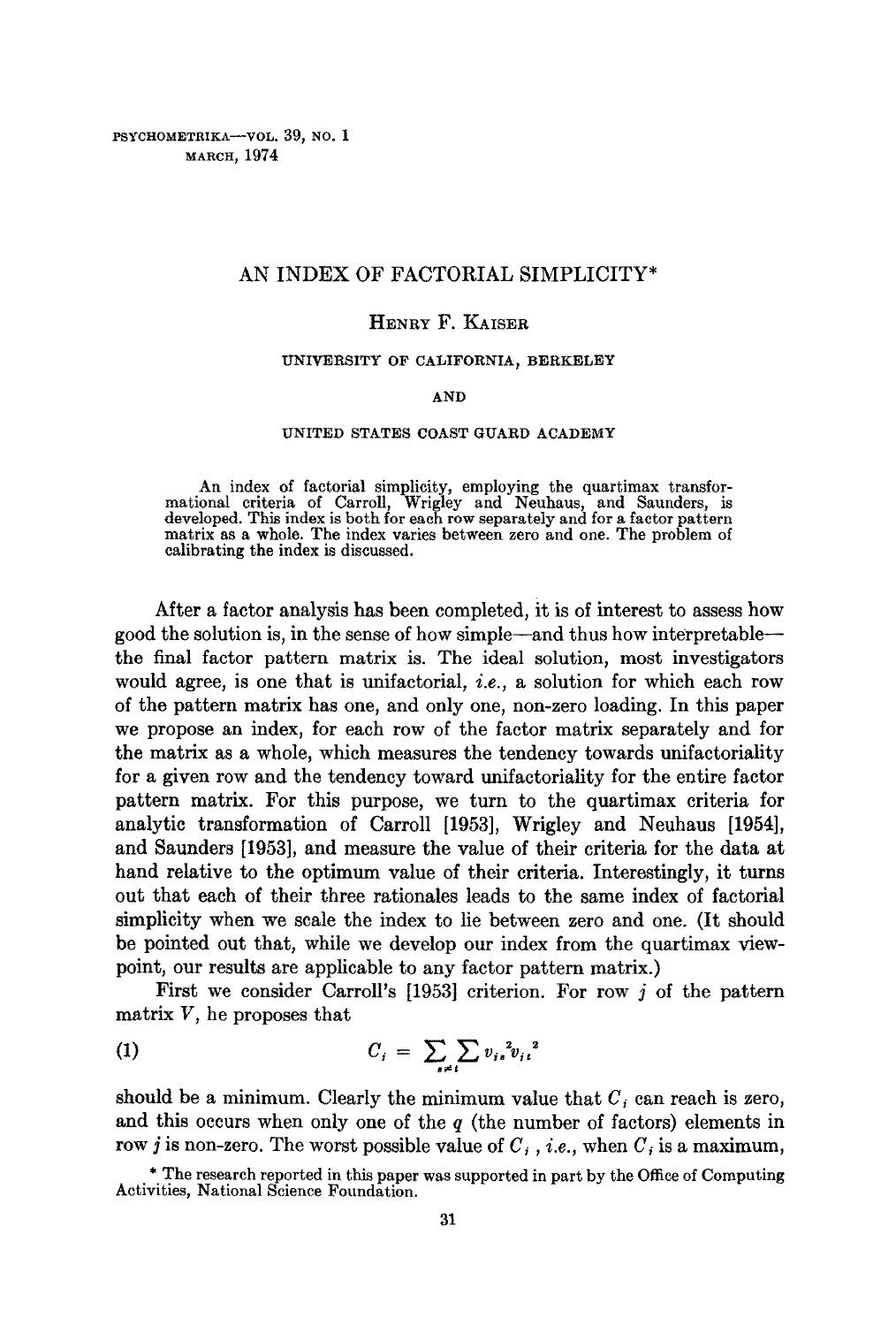### 32 PSYCHOMETRIKA

occurs when all q of the  $v_i$ , in row j are equal in absolute value. It is seen that this is given by

(2) 
$$
\max C_i = q(q-1)(\sum_i v_{i\bullet}^2/q)^2,
$$

(3) 
$$
= (q-1)(\sum_i v_{i*}^2)^2/q.
$$

Let us take as our squared index of factorial simplicity, for row  $j$  of  $V$ , the quantity

(4) 
$$
(IFS(J))^2 = 1 - \frac{C_i}{\max C_i}
$$

(5) 
$$
= 1 - \frac{\sum_{i \neq i} \sum_{i} v_{i,i}^{2} v_{i,i}^{2}}{(q-1)(\sum_{i} v_{i,i})/q}
$$

We define our *IFS(J)* in this way so that it can vary from zero to one, yielding a value of zero when all  $v_i$ , are equal in absolute value—the worst possible situation—and reaching a value of one only when all  $v_i$ , but one are zero—the best possible situation. (We discuss why we take the square root of (5) for the actual  $(IFS(J))$  below under "the problem of calibration.") Noting that

(6) 
$$
\sum_{i \neq i} \sum v_{i}^{2} v_{i}^{2} = (\sum_{i} v_{i}^{2})^{2} - \sum_{i} v_{i}^{4},
$$

and after a little algebra, we find

(7) 
$$
(IFS(J))^{2} = \frac{q \sum v_{i\bullet}^{4} - (\sum v_{i\bullet})^{2}}{(q-1)(\sum_{i} v_{i\bullet})^{2}}.
$$

From Carroll's viewpoint, his overall criterion for the entire pattern matrix is

(8) 
$$
C = \sum_{i} C_{i} = \sum_{i} \sum_{s \neq i} \sum_{v_{i}} v_{i}^{2} v_{i}^{2}.
$$

If we define our overall squared index of factorial simplicity as

(9) 
$$
(IFS)^{2} = 1 - \frac{C}{\max C},
$$

we readily find that

(10) 
$$
(IFS)^{2} = \frac{\sum_{i} [q \sum_{i} v_{i,}^{4} - (\sum_{i} v_{i,}^{2})^{2}]}{\sum_{i} [(q - 1)(\sum_{i} v_{i,}^{2})^{2}]}
$$

which again can vary from zero--worst possible--to one--best possible. The latter occurs only when the entire matrix is unifactorial.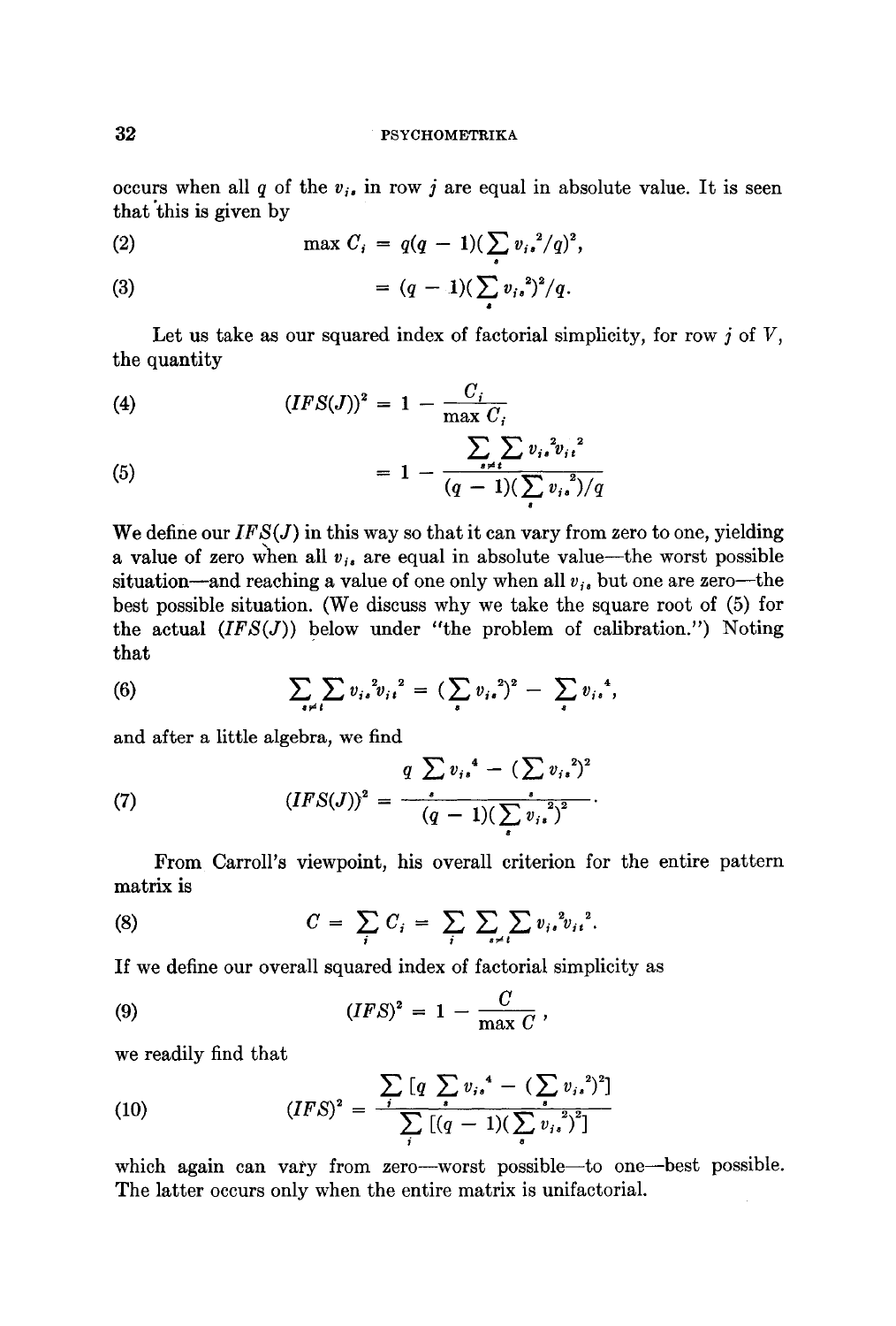From Wrigley and Neuhaus'  $[1954]$  point of view a row of  $V$  is ideal when the variance of the squared loadings is a maximum, *i.e.,* when

(11) 
$$
W_{i} = [q \sum_{i} v_{i}^{4} - (\sum_{i} v_{i}^{2})^{2}]/q^{2}
$$

is a maximum. The maximum value that  $W_i$  can attain is

(12) 
$$
\max W_i = \frac{q(\sum_i v_i)^2 - (\sum_i v_i)^2}{q^2}.
$$

From this viewpoint let us take as our squared index of factorial simplicity

(13) 
$$
(IFS(J))^{2} = \frac{W_{i}}{\max W_{i}} ,
$$

(14) 
$$
= \frac{q \sum_{s} v_{is}^{4} - (\sum_{s} v_{is}^{2})^{2}}{(q-1)(\sum_{s} v_{is}^{2})^{2}},
$$

the same index we proposed when looking at the problem from Carroll's viewpoint. Overall--for the entire matrix--we define

(15) 
$$
(IFS)^{2} = \frac{\sum_{i} W_{i}}{\sum_{i} \max W_{i}}
$$

(16) 
$$
= \frac{\sum_i [q \sum_i v_{i\star}^4 - (\sum_i v_{i\star}^2)^2]}{\sum_i [(q-1)(\sum_i v_{i\star}^2)^2]},
$$

as before.

Finally, Saunders' [1953] version of the quartimax criterion proposes that, for row j,

(17) 
$$
S_i^* = \frac{\sum_i v_{i*}^4}{(\sum_i v_{i*}^2)^2}
$$

should be a maximum. The maximum value of  $S_i^*$  occurs, as might be expected, when one and only one element in row  $j$  is non-zero, and is

$$
\max S_i^* = 1.
$$

When all elements in row  $j$  are equal in absolute value--the worst possible situation $-S_i^*$  is a minimum, and is

$$
\min S_i^* = 1/q.
$$

Let us redefine  $S_i^*$  as

$$
(20) \t\t S_i = a + bS_i^*
$$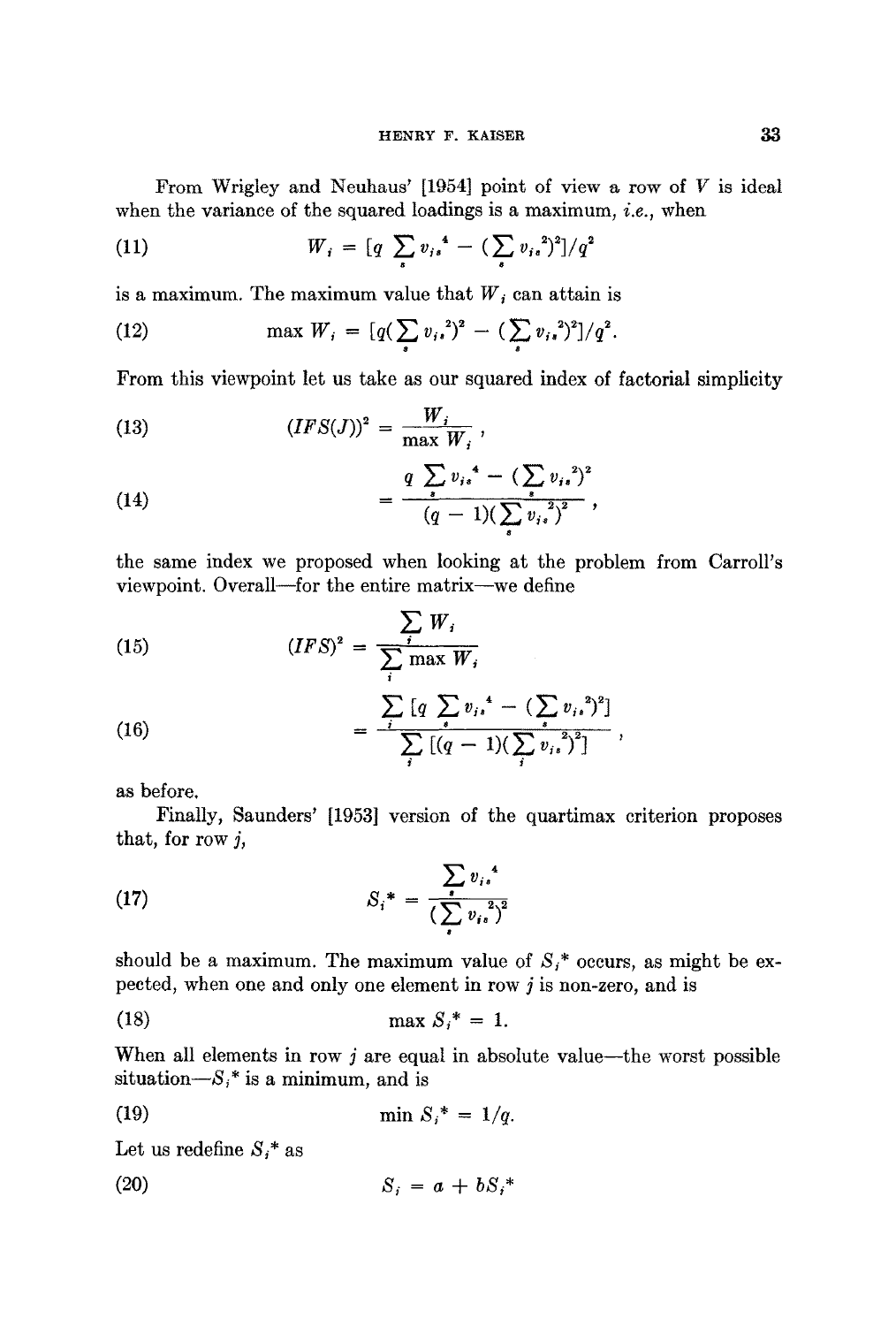## 34 PSYCHOMETRIKA

choosing a and b so that  $S_i$  varies from zero to one (rather than  $S_i^*$ 's varying from  $1/q$  to 1). For this purpose we have the simultaneous equations in  $a$ and b

(21) 
$$
a + b \, (\text{max } S_i^*) = a + b(1) = 1,
$$

and

(22) 
$$
a + b \; (\min S_i^*) = a + b(1/q) = 0,
$$

yielding

(23) 
$$
a = -1/(q-1),
$$

and

$$
(24) \t\t b = q/(q-1),
$$

from which

(25) 
$$
S_{i} = -\frac{1}{(q-1)} + \frac{q}{(q-1)} \sum_{i}^{p_{i}} \frac{\sum_{i}^{q_{i}} v_{i}}{\sum_{i}^{q_{i}} (v_{i})^{2}}.
$$

Elementary algebra yields

(26) 
$$
S_{i} = (IFS(J))^{2} = \frac{q \sum v_{i*}^{4} - (\sum v_{i*})^{2}}{(q-1)(\sum_{i} v_{i*})^{2}}.
$$

as before. For the entire pattern matrix we can again derive the overall squared *IFS* as

(27) 
$$
(IFS)^{2} = \frac{\sum_{i} [q \sum_{i} v_{i,}^{*} - (\sum_{i} v_{i,}^{2})^{2}]}{\sum_{i} [(q - 1)(\sum_{i} v_{i,}^{2})^{2}]}.
$$

Thus, all roads lead to Rome: regardless of what version of the quartimax criterion we use, if we set out to define an index which varies from zero to one we find (7), (14), or (26) for a given row  $j$ , or (10), (16), or (27) for the entire factor pattern matrix.

## *The Problem of Calibration*

Although we know that an *IFS* can vary from a minimum of zero to a maximum of one, we still would like to know the meaning of values between these extremes. It would seem that only extensive numerical experience with real data will give us a solid feeling for, say, how big is big, etc. However, the following considerations may be helpful for this problem.

Above we uniformly defined *squared* indices of factorial simplicity. The reason for this is that throughout we have dealt with fourth-power functions of loadings, and it would seem more consistent with other statistical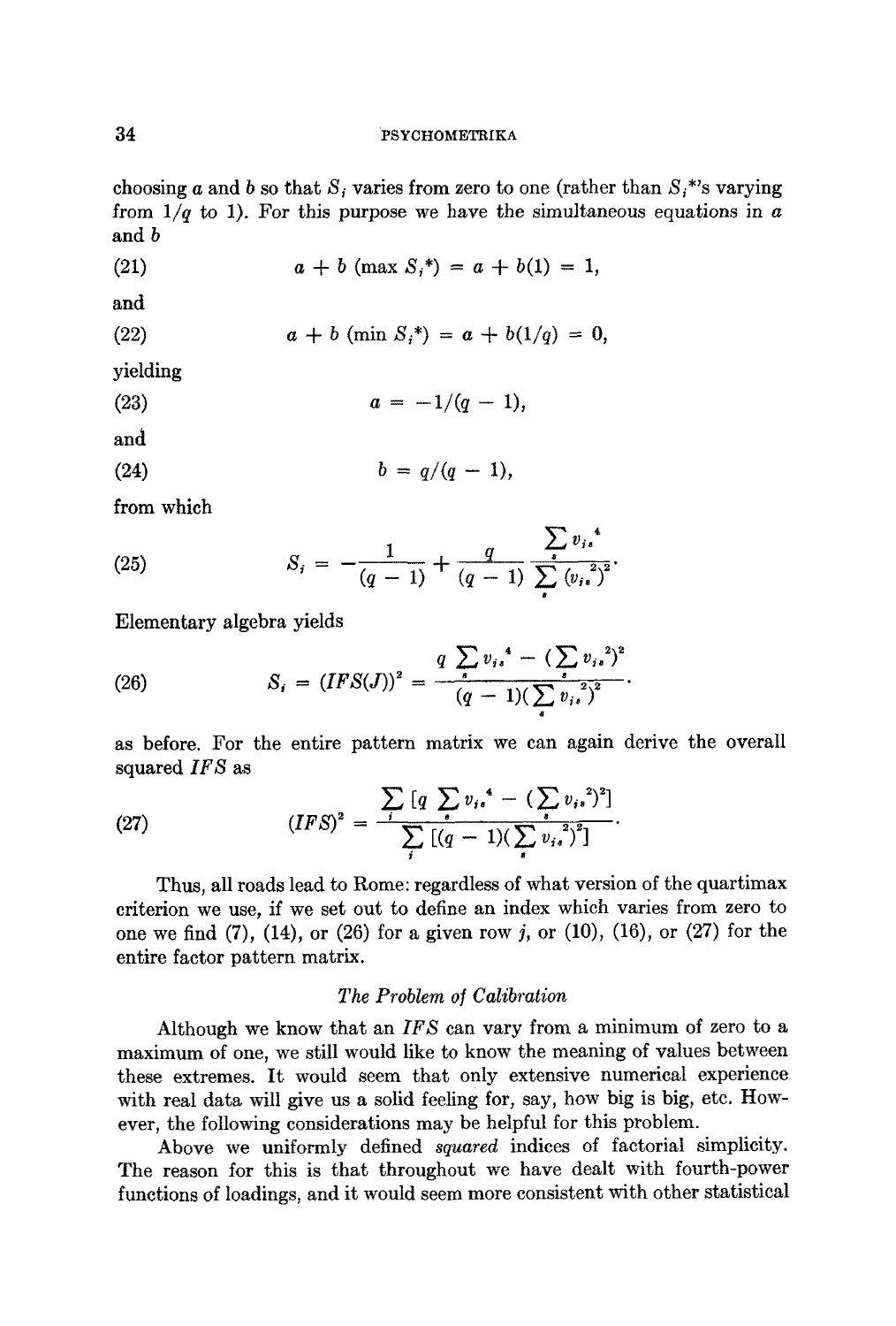measures, *e.g.,* the correlation ratio, to deal with squared functions. Additionally, numerical appraisal indicates that, were we not to take square roots above, our indices would be too dramatically depressed for only slight departures from unifactoriality.

Further help in the calibration of our index may be gained from considering the special case of a row of a factor matrix with  $q$  elements, c of which are non-zero and equal in absolute value, and  $(q - c)$  are zero (c is what is usually called the complexity of a variable represented by the row). Elementary analysis for this special case yields

(28) 
$$
(IFS(J))^{2} = \frac{q-c}{c(q-1)}
$$

and

(29) 
$$
\lim_{q \to \infty} (IFS(J))^2 = \lim_{q \to \infty} \frac{q - c}{c(q - 1)} = \frac{1}{c}.
$$

In Table 1 are given values of *IFS(J),* as given by the square roots of  $(28)$  and  $(29)$ , for various values of q and c. This table might possibly give the wrong impression about what *IFSs* are observed with real data. Most real world problems have an average complexity  $c$  of, so to speak, about one and one-half, and thus yield an *IFS* in the .70s or .80s.

Subjective reflection, based upon Table 1 and primarily observing *IFSs* for a substantial number of factor analyses from the real world, suggests the following evaluation of levels of our index of factorial simplicity:

> in the .90s, marvelous in the .80s, meritorious in the .70s, middling in the .60s, mediocre in the .50s, miserable below .50, unacceptable

> > Table I

Indices of Factorial Simplicity as a Function of q, the Number of Factors,

and c, the Complexity of a Variable's Loadings

|            |          |       |       |                                                  |        |       |                               |            | 10     | 11     | 12       | $\bullet$            |
|------------|----------|-------|-------|--------------------------------------------------|--------|-------|-------------------------------|------------|--------|--------|----------|----------------------|
| $\epsilon$ | 111.0000 |       |       | 1.0000 1.0000 1.0000 1.0000 1.0000 1.0000 1.0000 |        |       |                               |            | 1.0000 |        |          | 1,0000 1,0000 1,0000 |
| H.         | .0000    | .5000 | .5774 |                                                  |        |       | .6124 .6325 .6455 .6547 .6614 |            | .6667  | .6708  |          | .6742 7071           |
| complexity |          | .0000 | .3333 | -4082                                            | ,4472  | .4714 |                               | ,4880.5000 | .5092  | .5164  | . 5222   | . 5774               |
|            |          |       | -0000 | .2500                                            | . 3162 | .3536 | .3780                         | - 3953     | -4082  | .4183  | $-42641$ | .5000                |
|            |          |       |       | .0000                                            | .2000  | .2582 | .2928                         | .3162      | .3333  | - 3464 | .35681   | . 4472               |

 $q =$  number of factors